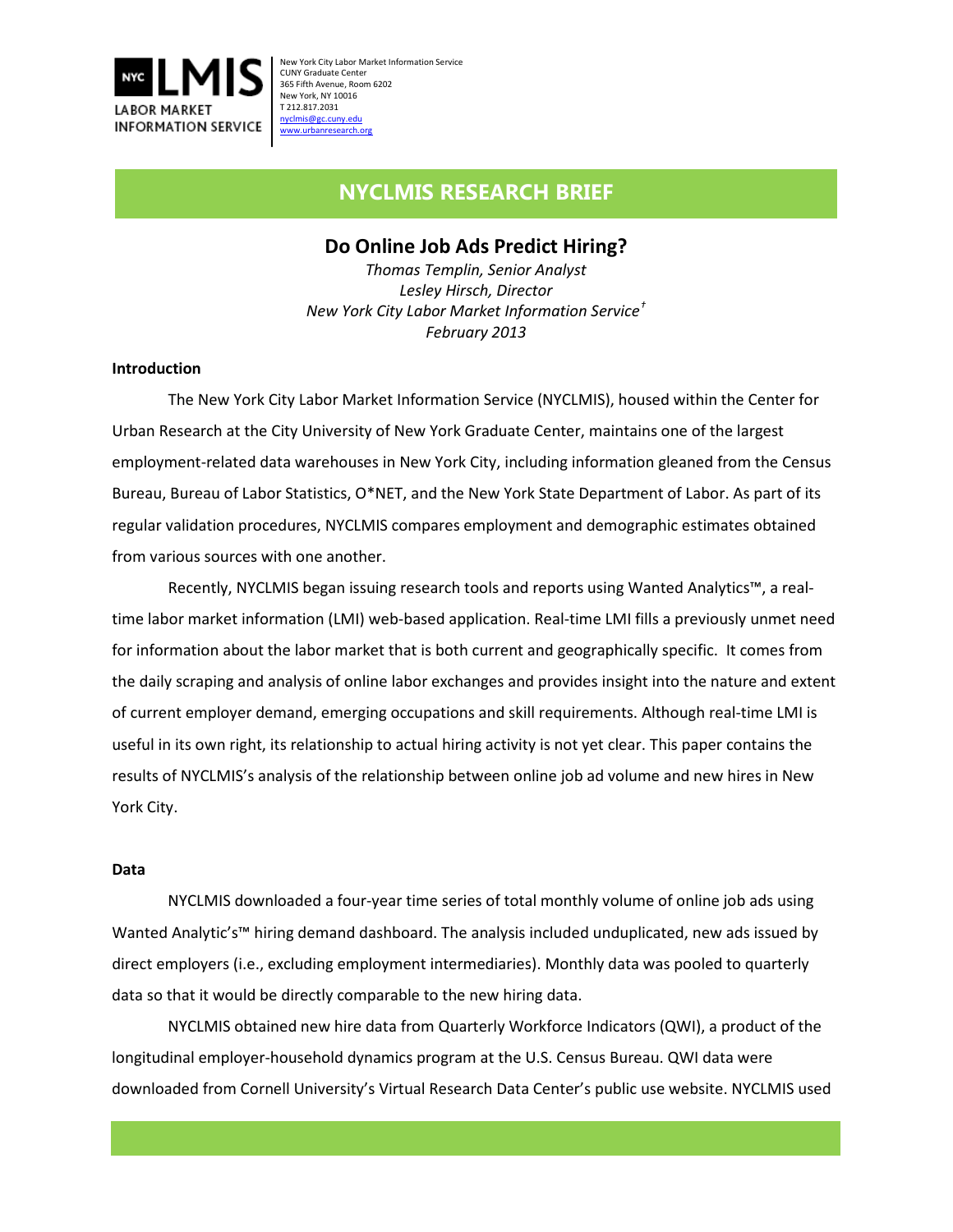the "Hires All" variable (*HirA*) to indicate the number of employees hired per quarter. The *HirA* variable measures total accessions, i.e., new hires plus recalls. [‡](#page-3-1) The *HirA* variable was aggregated over all sectors and demographic variables to produce the total number of accessions in New York City during a quarter. Both data sets were limited to the five counties (boroughs) of the New York City labor region: Bronx, Kings (Brooklyn), New York (Manhattan), Queens and Richmond (Staten Island).

#### **Results and Discussion**

Quarterly online job ad volume and total hires were poorly correlated ( $R^2$  = 0.063). However, there was a strong relationship between job ads and total hiring when hiring was lagged by one quarter.



**Figure 1** 

Figure 1 shows that the volume of online ads (orange, left axis) was lower relative to total hires (unlagged in blue, lagged in green, right axis) in 2009 than it was in 2010 and 2011. This suggests that, during the recession and in its immediate aftermath (Q1 through Q3 2009), employers reduced their volume of job postings even more than they reduced actual hiring.

During Q1 to Q3 2009 and during 2010 and 2011, the online ad volume fluctuated more widely than did total hiring. Ad volume and lagged hiring follow nearly identical patterns, demonstrating that online ads were a reliable leading indicator of hiring throughout the three year period. That is, hiring increased one quarter after ad volume increased and hiring decreased one quarter after ad volume decreased.

NYCLMIS also plotted job ads and lagged hiring values into a scatterplot (Figure 2). Figure 2 shows two distinct clusters, each with a strong, linear trend. The left cluster represents ads and lagged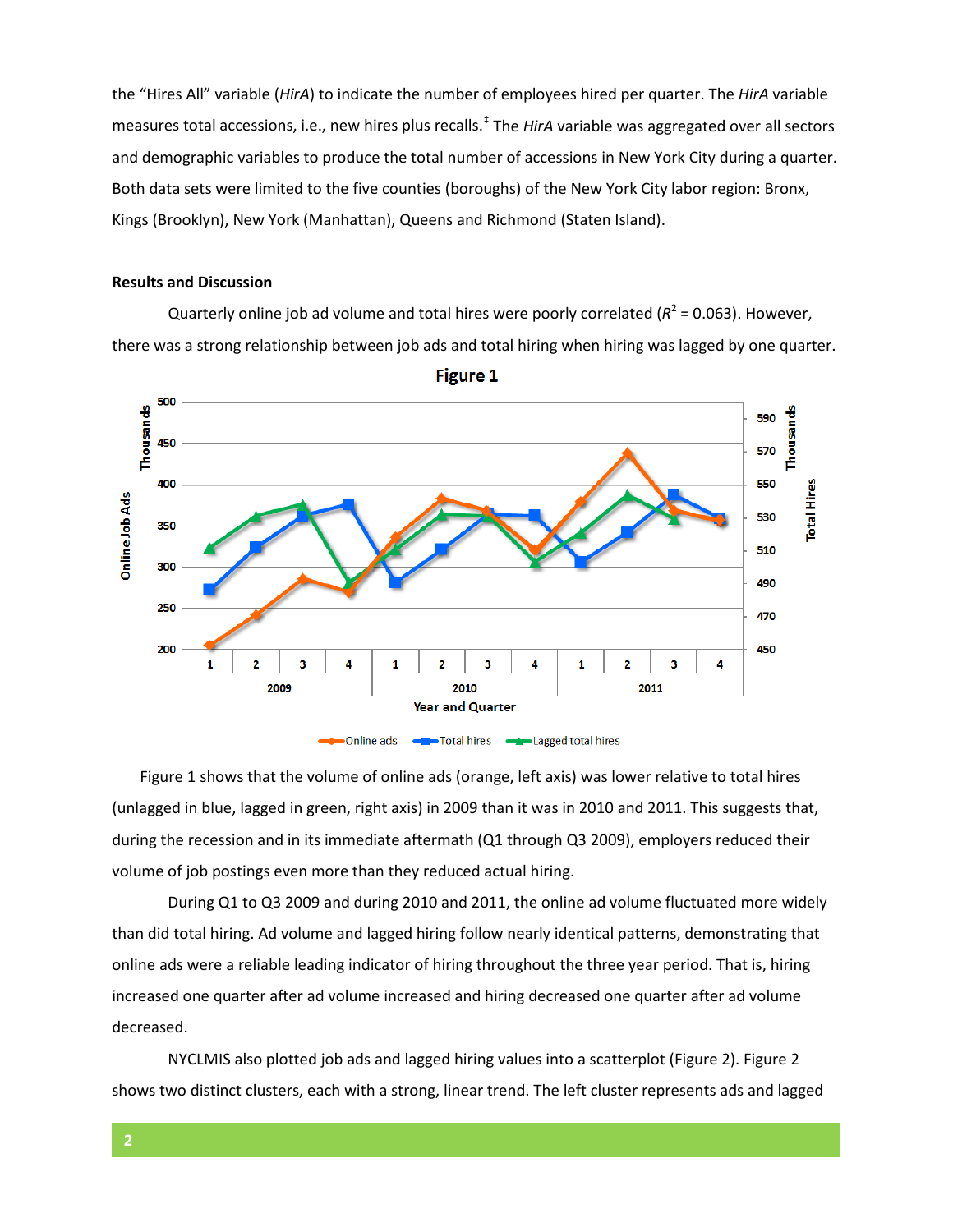hiring in the first three quarters of 2009. The cluster to the right represents ads and lagged hiring in the remainder of 2009 through 2010 and 2011. As was also observed in Figure 1, Figure 2 shows that ad volume was lower relative to hiring in 2009 – during the final months of and immediately following the national economic contraction.



NYCLMIS fitted the two clusters seen in Figure 2 with separate regression lines. The statistical results confirmed that the relationship between ads and hiring in both periods was strong ( $R^2$ : 0.91 and 0.92) and of similar magnitude (slope: 0.32 and 0.34).

#### **Conclusions**

Job-ad volume was lower in 2009 relative to hiring. That is, employers reduced the number of job advertisements they placed online more than they reduced their hiring. The reasons for this are not evident from the data. Likely explanations, all of which are related to economic conditions during and immediately following the last national economic contraction, include:

- In 2009, employers paid for fewer online ads as a way of controlling costs;
- In 2009, employers used other recruitment methods such as word of mouth or direct referral by incumbent staff; and/or
- Higher unemployment rates produce larger supplies of labor. During 2009, employers were able to access larger pools of candidates for each advertised opening. Employers may have used the 'excess' applicant pool to identify candidates for other, unadvertised positions in their firms.